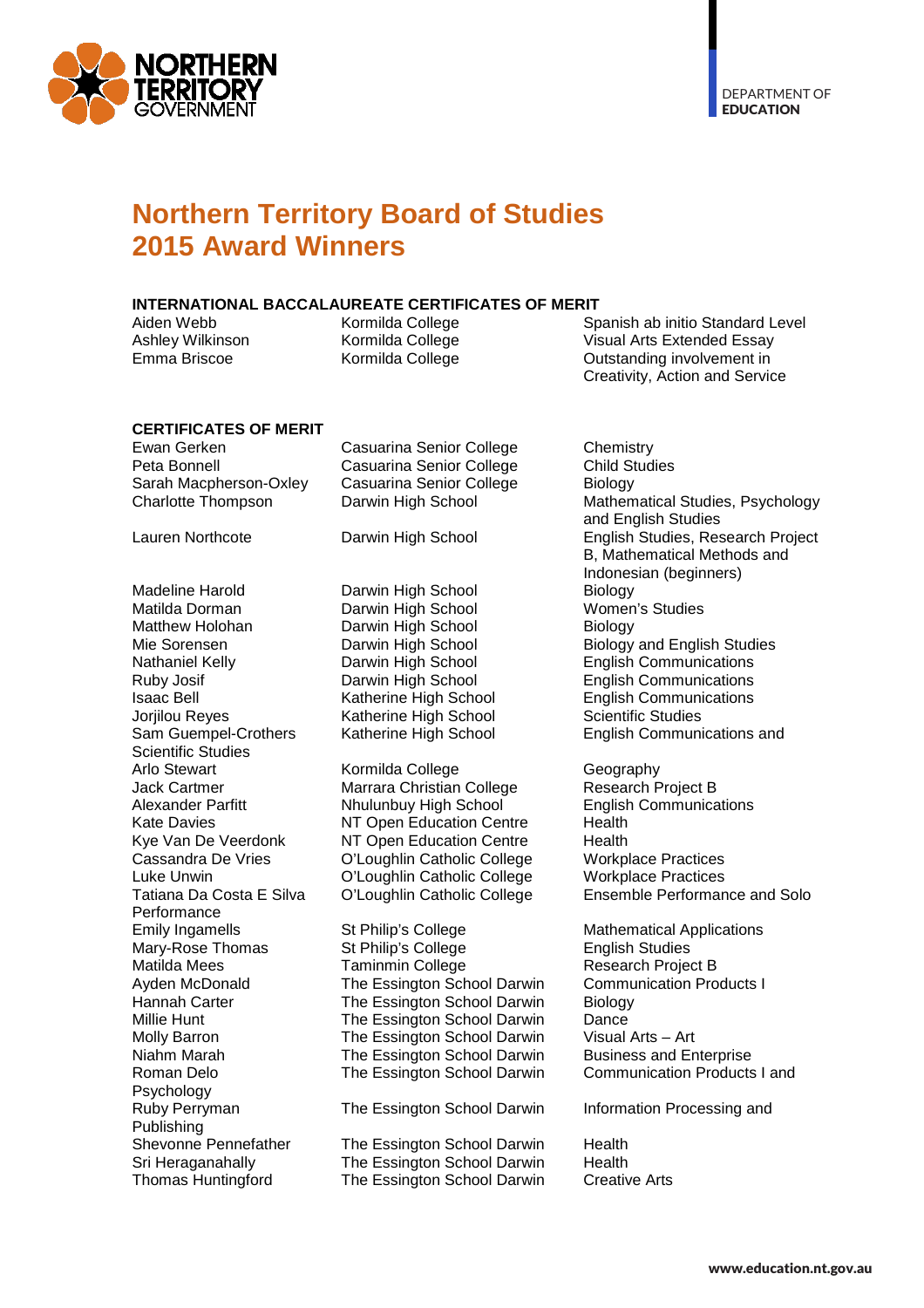

# **ADMINISTRATOR'S MEDAL FOR TERRITORY PRIMARY YEARS SCHOLAR**

Larrakeyah Primary School

# **ADMINISTRATOR'S MEDAL FOR TERRITORY MIDDLE YEARS SCHOLAR**

Darwin Middle School

#### **SALLY BRUYN SENIOR PRIMARY SCHOOL SCIENCE AWARD**

Alice Campbell Alawa Primary School

#### **IAN MACGREGOR ROTARY AWARD FOR ENGLISH STUDIES**

Charlotte Thompson Darwin High School<br>Mary-Rose Thomas St Philip's College Mary-Rose Thomas

# **IAN MACGREGOR ROTARY AWARD FOR EXCELLENCE IN ENGLISH COMMUNICATIONS**

**Nhulunbuy High School** 

#### **INTERNATIONAL ASSOCIATION OF HYDROGEOLOGISTS (NT Branch) GEOGRAPHY AWARD** Kormilda College

### **MENZIES SCHOOL OF HEALTH RESEARCH BIOLOGY AWARD**

Mie Sorensen Darwin High School

### **MATHEMATICS TEACHERS ASSOCIATION OF THE NORTHERN TERRITORY VIC CZERNEZKYJ MATHEMATICS AWARD**

The Essington School Darwin

# **DEPARTMENT OF TREASURY AND FINANCE MATHEMATICS AWARD**<br>Lauren Northcote **Darwin High School**

Darwin High School

**DEPARTMENT OF BUSINESS - BUSINESS AND ENTERPRISE AWARD**

Jemma Britton The Essington School Darwin

#### **ROYAL AUSTRALIAN CHEMICAL INSTITUTE CHEMISTRY AWARD**

Ewan Gerken Casuarina Senior College

#### **AUSTRALIAN METEOROLOGICAL AND OCEANOGRAPHIC SOCIETY PHYSICS AWARD** Darwin High School

**AUSTRALIAN COMPUTER SOCIETY ICT AWARD FOR INFORMATION TECHNOLOGY**

The Essington School Darwin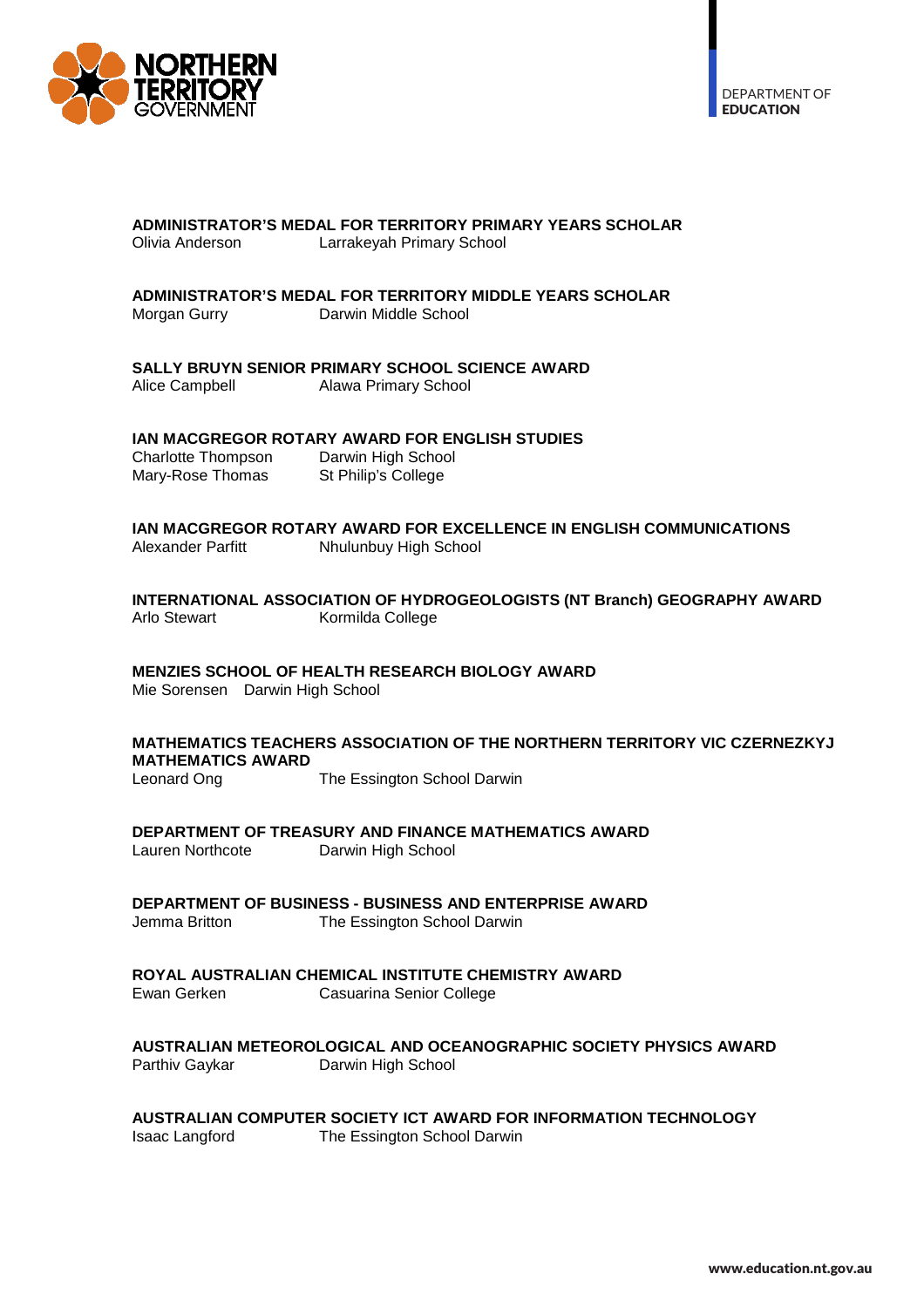

#### **AUSTRALIAN VETERINARY ASSOCIATION (NT Division) DENNIS THOMSON MEMORIAL SCIENCE AWARD**

Roman Delo **The Essington School Darwin** 

# **DARWIN LORD MAYOR LANGUAGE'S AWARD<br>Lauren Northcote Darwin High School**

Darwin High School

# **TELSTRA REMOTE INDIGENOUS STUDENT AWARD**<br>Casimira Tipiloura MT Open Education Centre /

NT Open Education Centre / Xavier College

# **NT MUSIC SCHOOL MUSIC AWARD**<br>Eugene Duffy **Darwin High**

Darwin High School

### **AUSTRALIAN COUNCIL FOR HEALTH, PHYSICAL EDUCATION AND RECREATION (NT) PHYSICAL EDUCATION AWARD**<br>Ewan Gerken **Casuari**

Casuarina Senior College

### **AUSTRALIAN COUNCIL FOR HEALTH, PHYSICAL EDUCATION AND RECREATION (NT) HEALTH EDUCATION AWARD**<br>Kye Van De Veerdonk NT O

NT Open Education Centre / Jabiru Area School

# **LAW SOCIETY NORTHERN TERRITORY LEGAL STUDIES AWARD**

Mary-Rose Thomas

#### **CHARLES DARWIN UNIVERSITY TOP INDIGENOUS AUSTRALIAN TERTIARY ADMISSION RANK AWARD**

Lauren Seden Darwin High School

#### **CHARLES DARWIN UNIVERSITY TOP TEN AUSTRALIAN TERTIARY ADMISSION RANK AWARDS**

Lauren Northcote Darwin High School<br>Charlotte Thompson Darwin High School Charlotte Thompson Isaac Bell **Isaac Bell** Katherine High School<br>
Parthiv Gaykar **Darwin High School** Sam Guempel-Crothers Mary-Rose Thomas St Philip's College<br>Mie Sorensen Marwin High Schoo Matthew Holohan

Roman Delo **The Essington School Darwin** Darwin High School<br>Katherine High School Darwin High School<br>Darwin High School Jessica Lim Casuarina Senior College

# **GTNT MOST OUTSTANDING SCHOOL-BASED APPRENTICE/TRAINEE OF THE YEAR AWARD**<br>Stevie Allison **Taminmin College**

Stevie Allison **Taminmin College**<br>
Koulla Tomazos Darwin High Schoo Darwin High School

### **KARMI SCENEY INDIGENOUS URBAN EXCELLENCE AND LEADERSHIP AWARD** Kyana Hubbard Casuarina Senior College